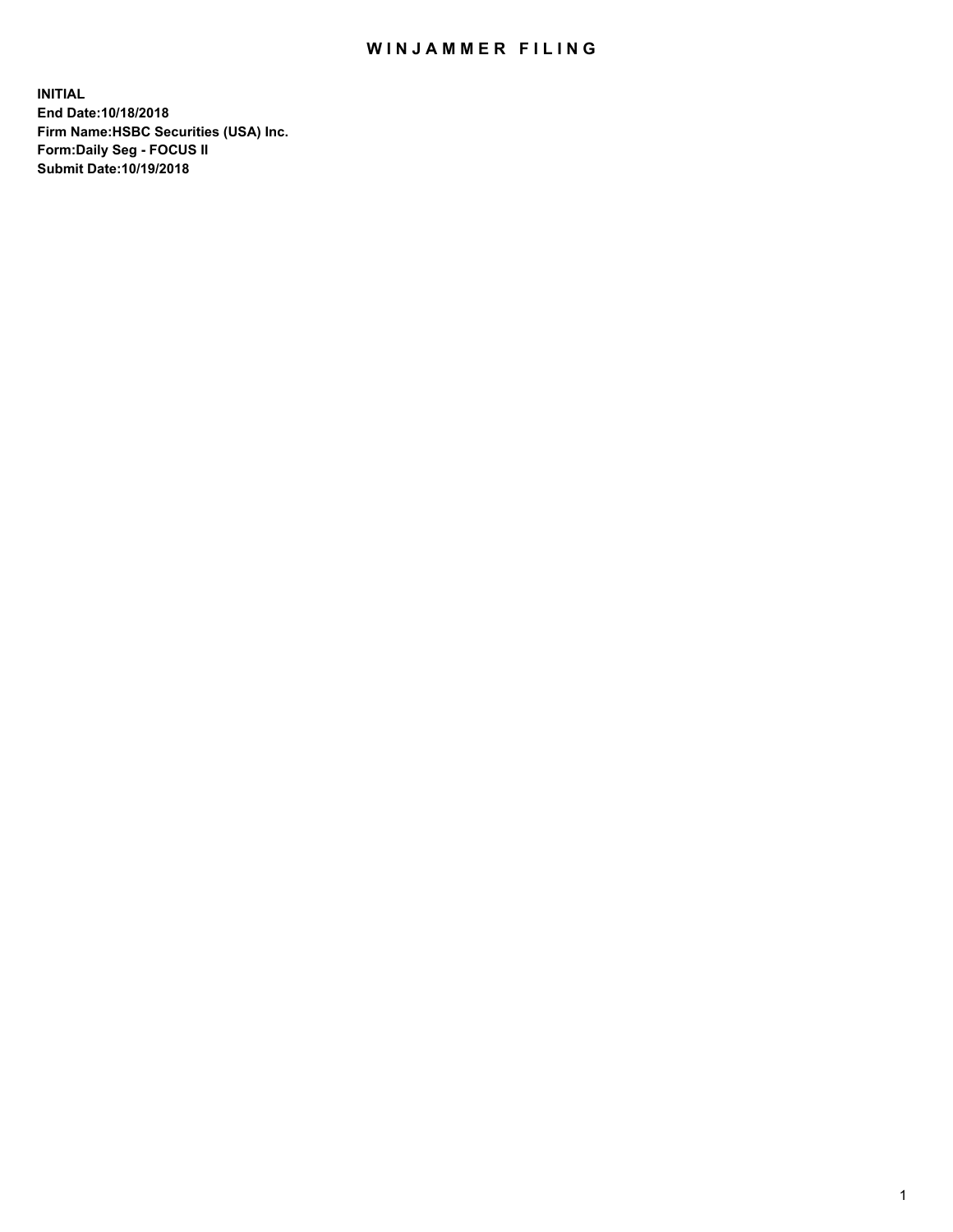**INITIAL End Date:10/18/2018 Firm Name:HSBC Securities (USA) Inc. Form:Daily Seg - FOCUS II Submit Date:10/19/2018 Daily Segregation - Cover Page**

| Name of Company                                                                                                                                                                                                                                                                                                                | <b>HSBC Securities (USA) Inc.</b>                                          |
|--------------------------------------------------------------------------------------------------------------------------------------------------------------------------------------------------------------------------------------------------------------------------------------------------------------------------------|----------------------------------------------------------------------------|
| <b>Contact Name</b>                                                                                                                                                                                                                                                                                                            | <b>Michael Vacca</b>                                                       |
| <b>Contact Phone Number</b>                                                                                                                                                                                                                                                                                                    | 212-525-7951                                                               |
| <b>Contact Email Address</b>                                                                                                                                                                                                                                                                                                   | michael.vacca@us.hsbc.com                                                  |
| FCM's Customer Segregated Funds Residual Interest Target (choose one):<br>a. Minimum dollar amount: : or<br>b. Minimum percentage of customer segregated funds required:% ; or<br>c. Dollar amount range between: and; or<br>d. Percentage range of customer segregated funds required between:% and%.                         | 109,000,000<br>$\overline{\mathbf{0}}$<br>0 <sub>0</sub><br>0 <sub>0</sub> |
| FCM's Customer Secured Amount Funds Residual Interest Target (choose one):<br>a. Minimum dollar amount: ; or<br>b. Minimum percentage of customer secured funds required:%; or<br>c. Dollar amount range between: and; or<br>d. Percentage range of customer secured funds required between:% and%.                            | 25,000,000<br><u>0</u><br>0 <sub>0</sub><br>00                             |
| FCM's Cleared Swaps Customer Collateral Residual Interest Target (choose one):<br>a. Minimum dollar amount: ; or<br>b. Minimum percentage of cleared swaps customer collateral required:% ; or<br>c. Dollar amount range between: and; or<br>d. Percentage range of cleared swaps customer collateral required between:% and%. | 100,000,000<br><u>0</u><br>00<br>0 <sub>0</sub>                            |

Attach supporting documents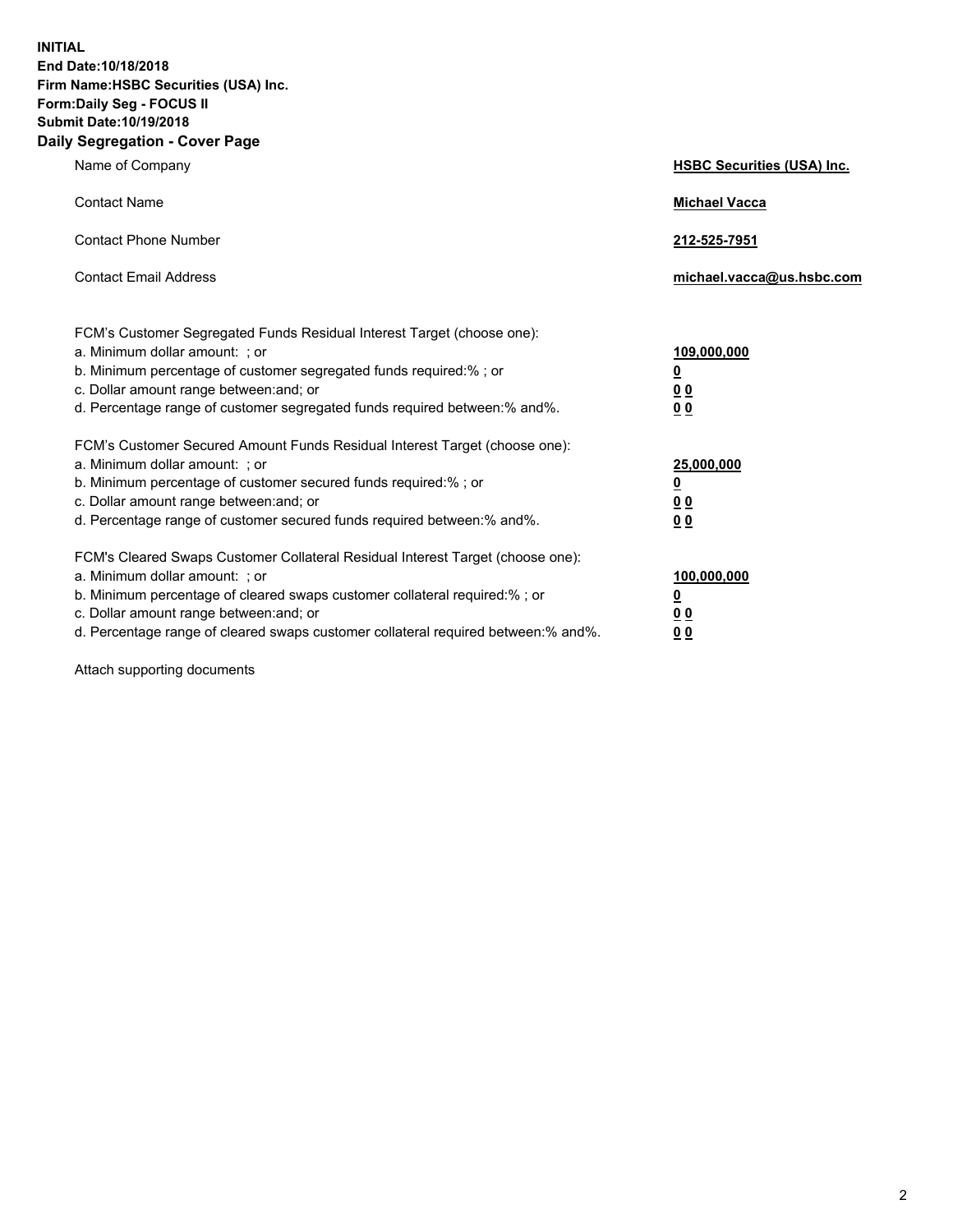**INITIAL End Date:10/18/2018 Firm Name:HSBC Securities (USA) Inc. Form:Daily Seg - FOCUS II Submit Date:10/19/2018 Daily Segregation - Secured Amounts** Foreign Futures and Foreign Options Secured Amounts Amount required to be set aside pursuant to law, rule or regulation of a foreign government or a rule of a self-regulatory organization authorized thereunder **0** [7305] 1. Net ledger balance - Foreign Futures and Foreign Option Trading - All Customers A. Cash **81,024,424** [7315] B. Securities (at market) **75,271,469** [7317] 2. Net unrealized profit (loss) in open futures contracts traded on a foreign board of trade **12,239,635** [7325] 3. Exchange traded options a. Market value of open option contracts purchased on a foreign board of trade **0** [7335] b. Market value of open contracts granted (sold) on a foreign board of trade **0** [7337] 4. Net equity (deficit) (add lines 1. 2. and 3.) **168,535,528** [7345] 5. Account liquidating to a deficit and account with a debit balances - gross amount **442,986** [7351] Less: amount offset by customer owned securities **-435,396** [7352] **7,590** [7354] 6. Amount required to be set aside as the secured amount - Net Liquidating Equity Method (add lines 4 and 5) **168,543,118** [7355] 7. Greater of amount required to be set aside pursuant to foreign jurisdiction (above) or line 6. **168,543,118** [7360] FUNDS DEPOSITED IN SEPARATE REGULATION 30.7 ACCOUNTS 1. Cash in banks A. Banks located in the United States **64,027,040** [7500] B. Other banks qualified under Regulation 30.7 **0** [7520] **64,027,040** [7530] 2. Securities A. In safekeeping with banks located in the United States **50,639,540** [7540] B. In safekeeping with other banks qualified under Regulation 30.7 **0** [7560] **50,639,540** [7570] 3. Equities with registered futures commission merchants A. Cash **0** [7580] B. Securities **0** [7590] C. Unrealized gain (loss) on open futures contracts **0** [7600] D. Value of long option contracts **0** [7610] E. Value of short option contracts **0** [7615] **0** [7620] 4. Amounts held by clearing organizations of foreign boards of trade A. Cash **0** [7640] B. Securities **0** [7650] C. Amount due to (from) clearing organization - daily variation **0** [7660] D. Value of long option contracts **0** [7670] E. Value of short option contracts **0** [7675] **0** [7680] 5. Amounts held by members of foreign boards of trade A. Cash **51,861,485** [7700] B. Securities **24,631,929** [7710] C. Unrealized gain (loss) on open futures contracts **12,239,636** [7720] D. Value of long option contracts **0** [7730] E. Value of short option contracts **0** [7735] **88,733,050** [7740] 6. Amounts with other depositories designated by a foreign board of trade **0** [7760] 7. Segregated funds on hand **0** [7765] 8. Total funds in separate section 30.7 accounts **203,399,630** [7770] 9. Excess (deficiency) Set Aside for Secured Amount (subtract line 7 Secured Statement **34,856,512** [7380]

Page 1 from Line 8)

10. Management Target Amount for Excess funds in separate section 30.7 accounts **25,000,000** [7780] 11. Excess (deficiency) funds in separate 30.7 accounts over (under) Management Target **9,856,512** [7785]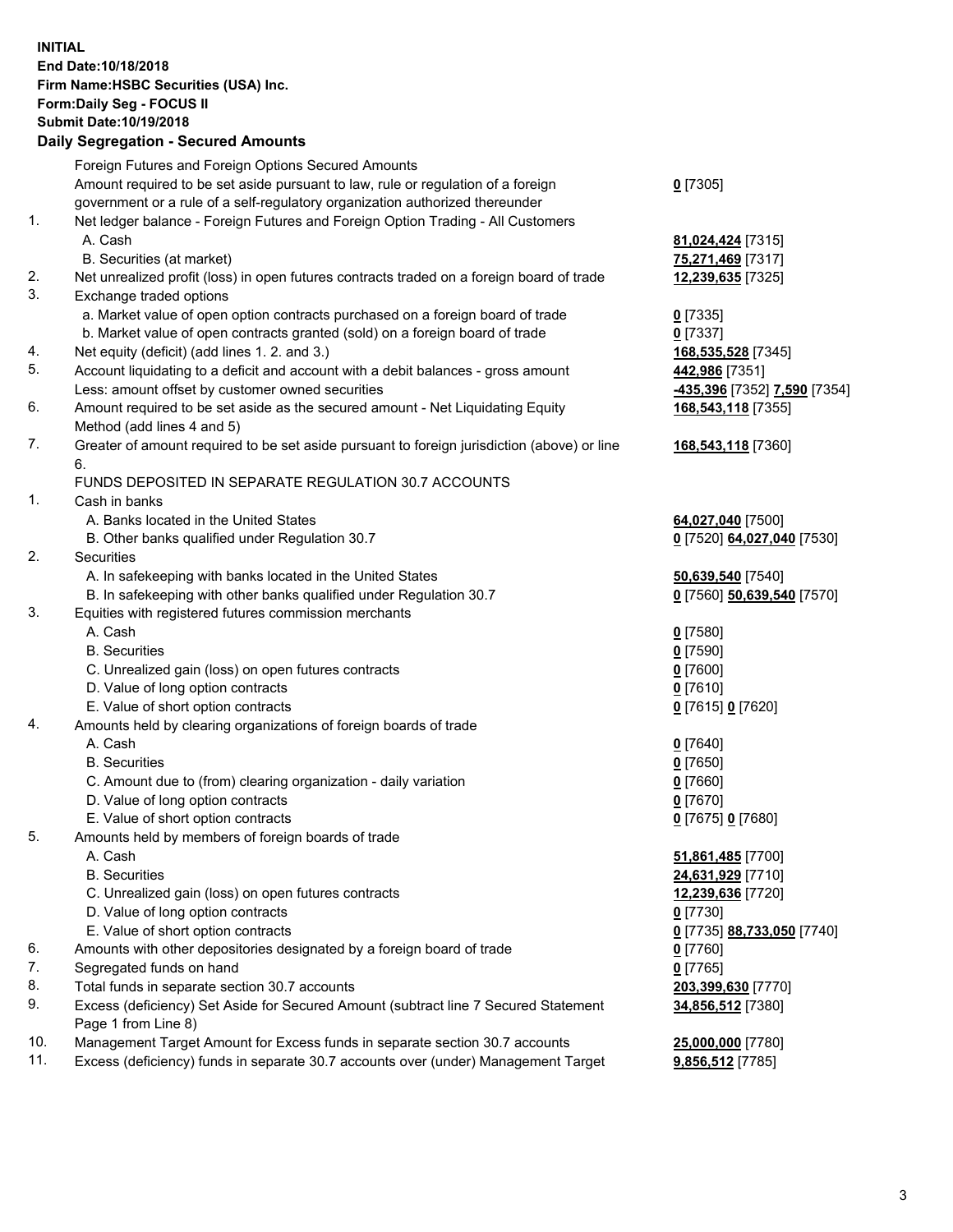**INITIAL End Date:10/18/2018 Firm Name:HSBC Securities (USA) Inc. Form:Daily Seg - FOCUS II Submit Date:10/19/2018 Daily Segregation - Segregation Statement** SEGREGATION REQUIREMENTS(Section 4d(2) of the CEAct) 1. Net ledger balance A. Cash **381,216,295** [7010] B. Securities (at market) **1,863,769,739** [7020] 2. Net unrealized profit (loss) in open futures contracts traded on a contract market **-146,478,756** [7030] 3. Exchange traded options A. Add market value of open option contracts purchased on a contract market **482,419,106** [7032] B. Deduct market value of open option contracts granted (sold) on a contract market **-314,357,436** [7033] 4. Net equity (deficit) (add lines 1, 2 and 3) **2,266,568,948** [7040] 5. Accounts liquidating to a deficit and accounts with debit balances - gross amount **295,379,532** [7045] Less: amount offset by customer securities **-295,379,532** [7047] **0** [7050] 6. Amount required to be segregated (add lines 4 and 5) **2,266,568,948** [7060] FUNDS IN SEGREGATED ACCOUNTS 7. Deposited in segregated funds bank accounts A. Cash **84,782,467** [7070] B. Securities representing investments of customers' funds (at market) **0** [7080] C. Securities held for particular customers or option customers in lieu of cash (at market) **575,349,349** [7090] 8. Margins on deposit with derivatives clearing organizations of contract markets A. Cash **18,806,962** [7100] B. Securities representing investments of customers' funds (at market) **327,956,844** [7110] C. Securities held for particular customers or option customers in lieu of cash (at market) **1,286,749,095** [7120] 9. Net settlement from (to) derivatives clearing organizations of contract markets **-84,232,929** [7130] 10. Exchange traded options A. Value of open long option contracts **482,419,106** [7132] B. Value of open short option contracts **-314,357,436** [7133] 11. Net equities with other FCMs A. Net liquidating equity **13,477,479** [7140] B. Securities representing investments of customers' funds (at market) **0** [7160] C. Securities held for particular customers or option customers in lieu of cash (at market) **0** [7170] 12. Segregated funds on hand **1,671,295** [7150] 13. Total amount in segregation (add lines 7 through 12) **2,392,622,232** [7180] 14. Excess (deficiency) funds in segregation (subtract line 6 from line 13) **126,053,284** [7190] 15. Management Target Amount for Excess funds in segregation **109,000,000** [7194]

16. Excess (deficiency) funds in segregation over (under) Management Target Amount Excess

**17,053,284** [7198]